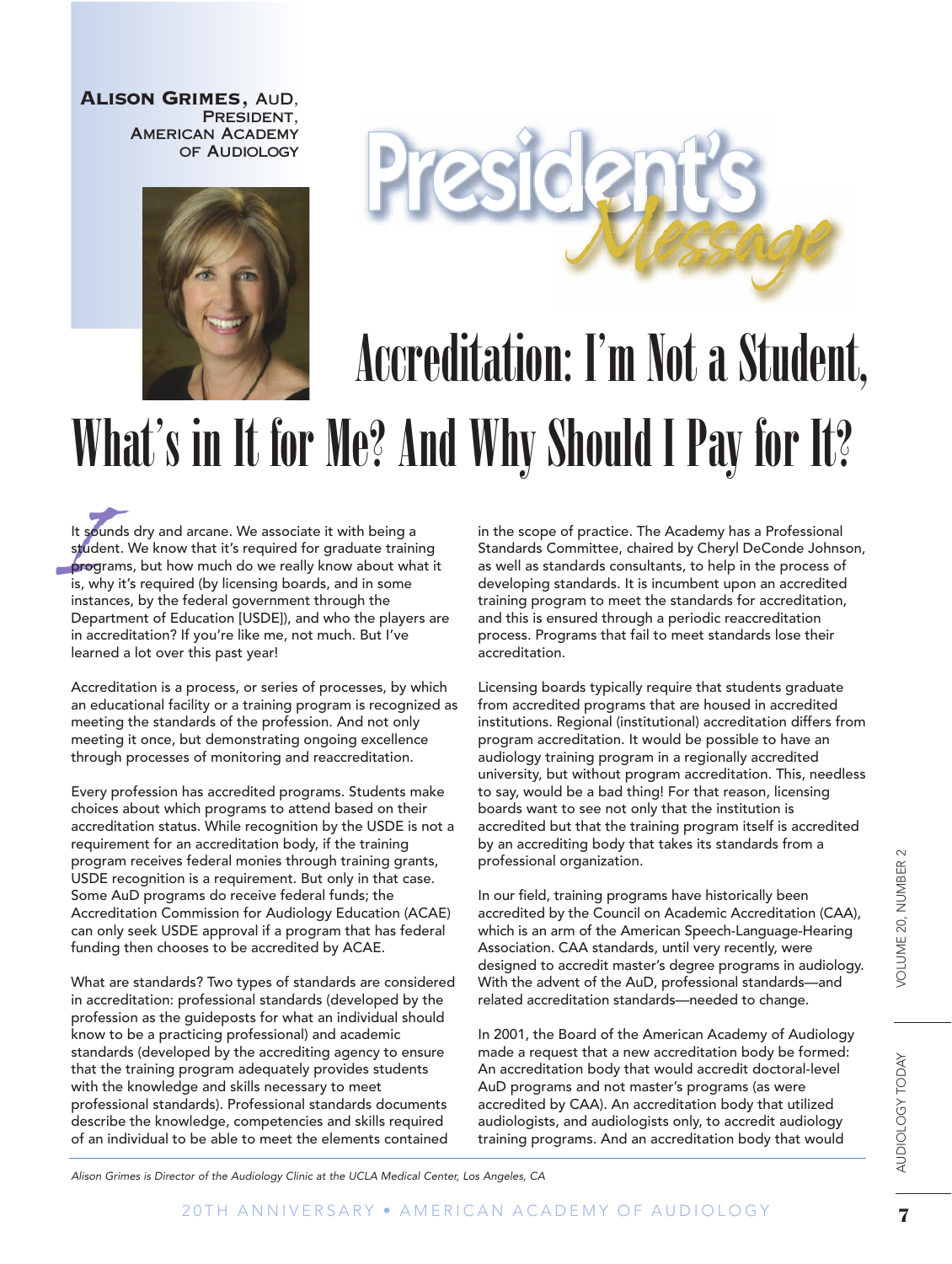recognize new professional standards for the education, training and competencies required in AuD programs.

The Accreditation Commission for Audiology Education, or ACAE, was launched in 2003. It was initially funded by a joint effort of the AAA, the Audiology Foundation of America (AFA), and the ADA (at that time the Academy of Dispensing Audiologists, now the Academy of Doctors of Audiology). Today, funding is provided primarily by the American Academy of Audiology. The ACAE is an independent accrediting body, with its own articles of incorporation, its own board, and its own mission. It functions independently of the Academy, elects its own board and officers, sets its own budget, and makes completely independent determinations regarding program accreditation, but it reflects the standards of our profession as determined by the Academy.

Today, the ACAE has completed the accreditation of one AuD program: Central Michigan University. Washington University is awaiting the accreditation decision by ACAE, having been through the site-visit process. The ACAE has approached the licensing board in California about the possibility of being recognized as the accrediting body for the two proposed AuD programs in California (University of California, Los Angeles/California State University, Northridge, and University of California, San Francisco/

San Francisco State University). The outcome of the decision by the California Speech-Language Pathology and Audiology Board (SLPAB), if favorable, will be a significant milestone in the recognition of ACAE.

Licensing board recognition of accrediting bodies is critically important. This is a good time for you to take a close look at your Practice Act—the laws and regulations of your state audiology licensing board. You will find the definition of what is termed an "approved institution" and/or "approved program accreditation." Each and every state will eventually need to recognize the ACAE as an approved accreditation body in order for our profession to move forward in concert with our emerging professional standards. You might contact the State Leaders in your state, or the audiologists who sit on your licensing boards, to see how things are progressing in your state and how you can help in the effort to recognize the AuD and the ACAE.

How many programs will choose to be accredited by ACAE? Eventually, all of them. As students recognize the value of ACAE accreditation, they will choose these programs. Universities, wanting to compete for students, will recognize that there is an advantage to having ACAE accreditation, and will choose this path. This is a process and will not happen overnight. But it will happen.



AUDIOLOGY TODAY

**VIARCH/APRIL 2008**